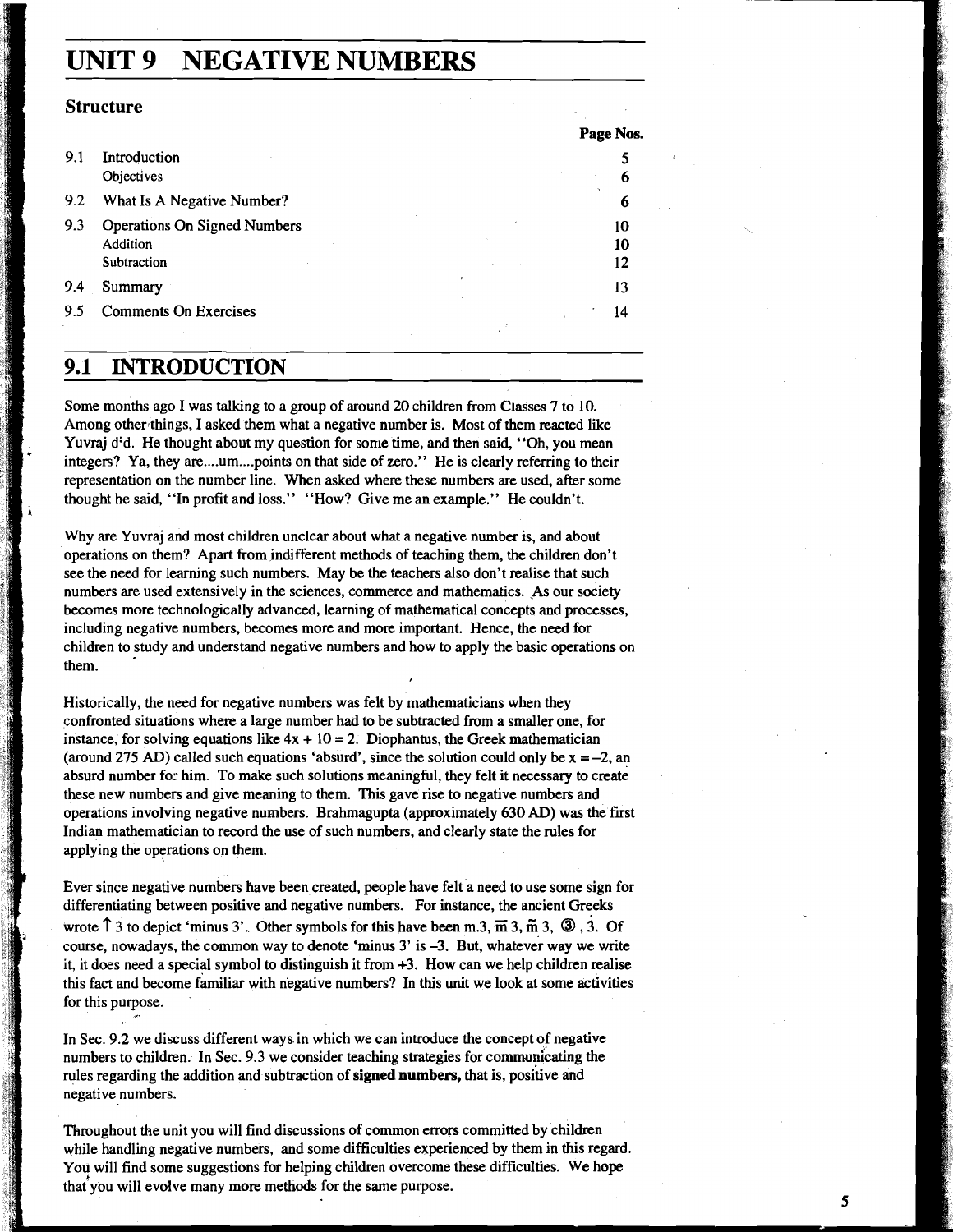### **Objectives**

After reading this unit, you should be able to evolve effective ways of

- $\bullet$  conveying the meaning of negative numbers to children;
- teaching children how to add and subtract signed numbers;
- evaluating your teaching strategies.

## **9.2** - **WHAT-IS A NEGATIVE NUMBER?**

One of my friends who teaches children finds it very difficult to teach 'negative numbers'. She says, "We can introduce children to positive numbers through concrete objects by giving them different sizes of sets which they can see. But how do we present negative numbers to them?"

- - -

The usual textbook introduces negative numbers to children in a very abrupt and abstract manner. It mentions the need for being able to, say, take 10 away from 6, **as** a reason for extending the whole number system by adding on negative numbers. Then it goes on to define negative numbers as additive inverses of positive numbers. For example, it says that (-3) is that number which, when added to 3, gives zero. Not surprisingly, children find this introduction abstract, and end up by not being able to understand the concept at all.

Matters become a little better when, at the next step, the textbook shows the visual representation of negative numbers along the number line. Children see this as something less abstract, and therefore, easier to understand. And then, forever after, a negative number is nothing but a point on the number line for them. They have no idea what it signifies.

How can we help children understand what a negatiye number is? One way is to expose 'children to situations which show up the need for using negative numbers. For instance, you can tell them stories involving credit and debit (or profit and loss) like the following one in Khushi Khushi (Class 5).

This is the story of a shopkeeper who gave out his goods on loan. The shopkeeper, Satbir, often forgot who had bought what and for how much. He devised a way to help himself This is the story of a shopkeeper who gave out his goods on loan. The shopkeeper, Satbir, often forgot who had bought what and for how much. He devised a way to help himself remember  $-$  a line on the account book for eac anything, Satbir put a mark on the customer's line to show the amount the customer owed him. For example, Manku bought material worth Rs. 8 on loan, and Jaggu bought material worth Rs. 3, also on loan. So their records were as in Fig. 1.





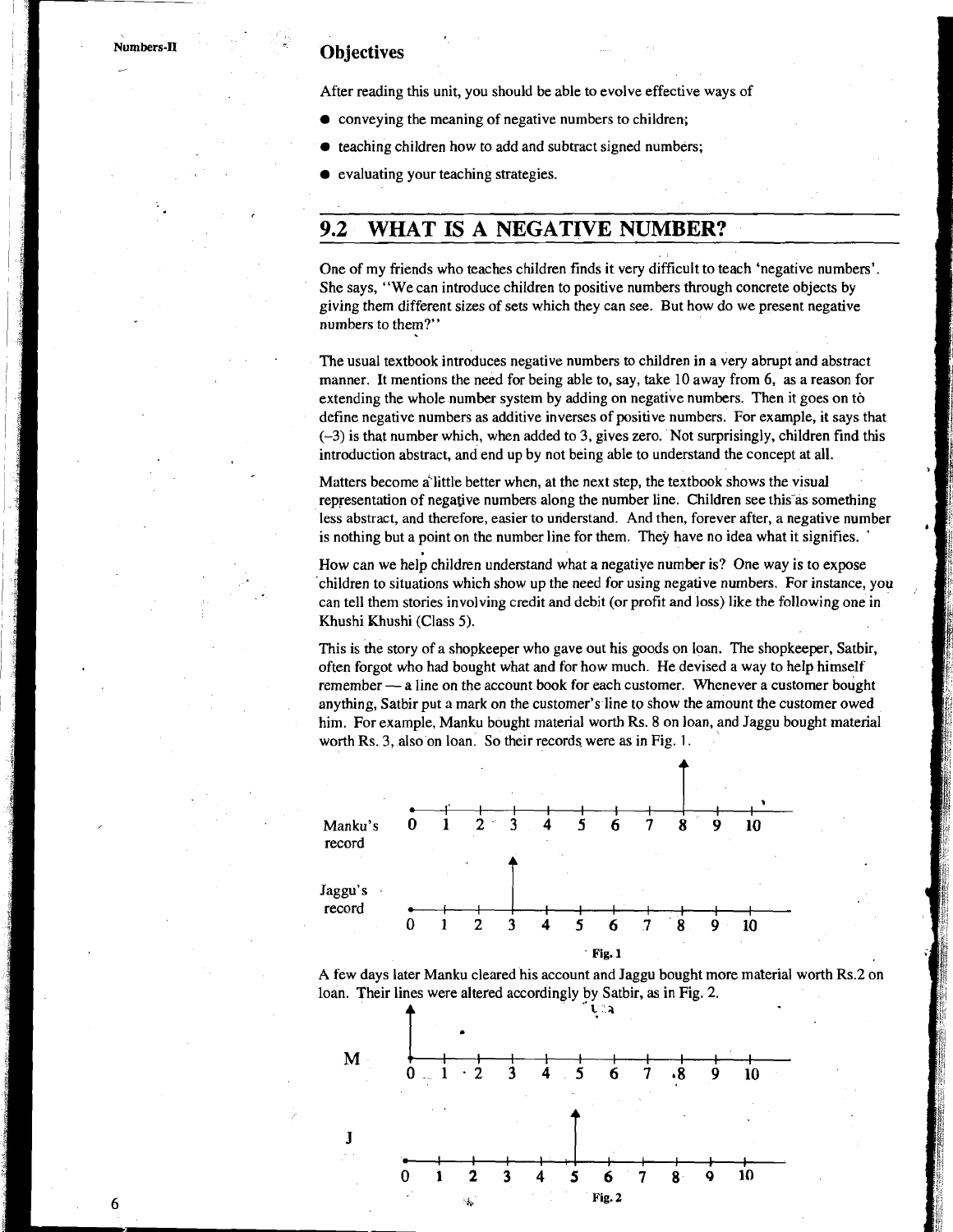The next day Manku bought material for Rs. 3 and gave Satbir a five-rupee note. Satbir did not have the change. "Doesn't matter," Manku said, "I will take the balance tomorrow." Now Satbir was in a fix. How should he record this?

He thought, "When I have to take money, I put a mark to the right of zero. But now that I have to give money, where do I put the mark?" After thinking deeply, he extended Jaggu's line, and made a mark on it. *(At this point you could extend the line to the lejl of zero and* . ask them: Where do you think Satbir put the mark? After a pause, you could continue.) He



Now he could present his account with Manku and Jaggu by saying that he had to take *(-2)*  rupees from Manku and **+5** rupees from Jaggu. Notice that, to keep track of whether he had to **give** money or **get** money, he placed a sign before the amount.

After such a narration you could give them problems like 'If Jaggu's mark is as shown below, and he buys material worth **Rs.** 3, where will the arrow shift to? Now would he have to give money or take money from Satbir?'



By such stories as the one above, the children are also introduced to the representation of negative numbers on the number line.

There are many other contexts in which we can introduce negative numbers to children, and help them learn to place such numbers in increasing or decreasing order. Let's see what Ms. Inderjeet Kaur has to say about this.

Example 1: Inderjeet has worked with various groups of science and mathematics middle-school teachers, With them, she has been able to **try** out some ways **df** teaching children about negative numbers and their properties. When asked to spell out her ideas on this matter, she said, "When I teach children any concept, I **try** to relate it'to objects and situations that they are familiar with. For exafnple, there are several situations in their daily life that I can link with negative numbers  $\sim$  climbing stairs, profit and loss, the past and the future, measuring temperatures, and even marking exam responses."

When we asked her how she related the climbing of stairs to negative numbers, she told us, When we asked her how she related the climbing of stairs to negative numbers, she toles.<br>"I show them signed numbers as movement in opposite directions — climbing up and climbing down. For this purpose I use the example of a ladder standing'in a pit. The ground level is 0, one rung up the ladder is **1** up, two rungs **up** is *2* up, and so on (see Fig. 4); and then 1 rung below the ground level (into the pit) is 1 down, 2 rungs below is 2 down, and so <sup>1</sup>on. Then I ask them to do several problems like 'If you go up 2 steps and then go up by 5 steps more, at what position would you be?','If you go up by 5 steps, and come down by S'steps, at what position will you be?' and 'If you go down by 3 steps, at what position will you be?'. Once the students have enough practice with the up and down notation, I just drop the word 'up' and replace 'down' by a '-' sign. I make it clear that the sign '-' is placed before the 'down' numbers just to differentiate them from the 'up' numbers.





Fig.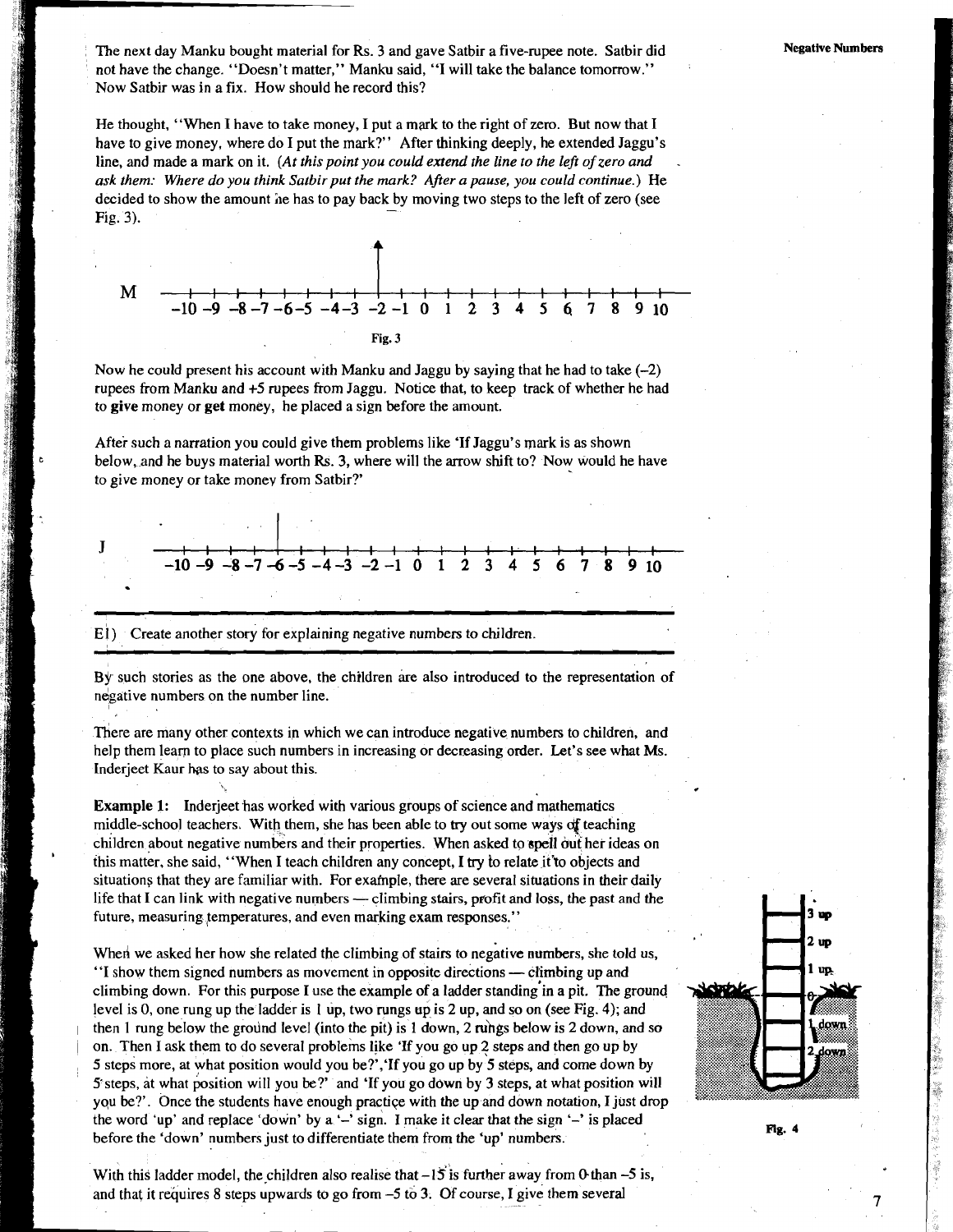Numbers-II

We need to reinforce a child's **understanding of a concept through applications across disciplines.** 

problems to do, which slowly help them realise these properties of negative numbers, and their relationship with positive numbers.

It is not easy for children to understand that, say,  $-8$  is further away from zero than  $-7$  is. If you ask a child of Class 6 which is more,  $-8$  or  $-2$ , she would say  $-8$ . This response is to be expected because of her familiarity with positive numbers. Therefore, we need to look for ways of helping her understand that, say, -2 is greater than -8, and the ladder really helps in this."

We asked Inderjeet why she didn't use the horizontal number line approach. To this, she pointed out that the up-down representation is easier for the children to comprehend rather than the left-right one. She said that this could be because while explaining the left-right model, children get confused about the positive and negative directions. because what is to her left may or may not be to their left, depending on which way they are facing the line. "But, once the children get used to the vertical strip, I rotate it so that it coincides with the usual number-line representation. Then, we do exercises of identifying the negative numbers along this number line, till the children become comfortable with it. I take any opportunity, inside or outside the classroom to reinforce the concept," said Inderjeet.

Next, she tried to explain her use of the past and the future. She told us, "In this case, I represent 'today' by 0 on a time line (see Fig. 5), 'tomorrow' by 1, 'the day after' by'2, and so on. Then I ask them how I should represent 'yesterday'. With some hints and discussion, the children usually agree to represent it by 1 mark before zero. But then I ask them how they would differentiate between the 1 on the right of 0 and the 1 on the left of 0. Shouldn't there be some mark that shows the difference between yesterday and tomorrow? They think about it, and usually agree. This is when I suggest  $\overline{I}$ . Then we extend this to  $-2$  for 'the day before yesterday', and so on. In this way, they begin to see today as zero, the past in terms of negative numbers and the future in terms of positive numbers.



**Fig. 5: A time line** 

Earlier, Inderjeet had mentioned another instance of the practical use of negative numbers which children would find interesting, that is, in multiple-choice tests. When we asked-her about this; she said, "People who take such tests often like to try and guess the answers of questions they don't know. In order to balance this kind of guessing, negative marks are allotted for every wrong answer, i.e., a certain number of marks are deducted. For example, one system is:

2 marks for every correct answer, **. 0** for questions not attempted,

-1 for questions answered incorrectly.

I explain this background to the children. Then I plot the movement of marks along the number line for a particular case. For instance, I show them the performance of a child in 10 questions in a multiple-choice test with a marking scheme as suggested.

|    |              | . د |   |  |
|----|--------------|-----|---|--|
| σ  | ٠            |     |   |  |
| 3. | not answered |     |   |  |
|    |              |     | ٠ |  |
|    |              |     |   |  |

Then I tell them how we could show the way the marks move along a number line. I tell them to start from the point **0** on the line. Then, for each question answered correcdy, the marks move two steps to the right; if it is wrongly answered, the marks move one step in the opposite direction; and if it is not answered, we don't move at all. So, since the child has done the first question correctly, we first move 2 places to the right. The second answer is

Χ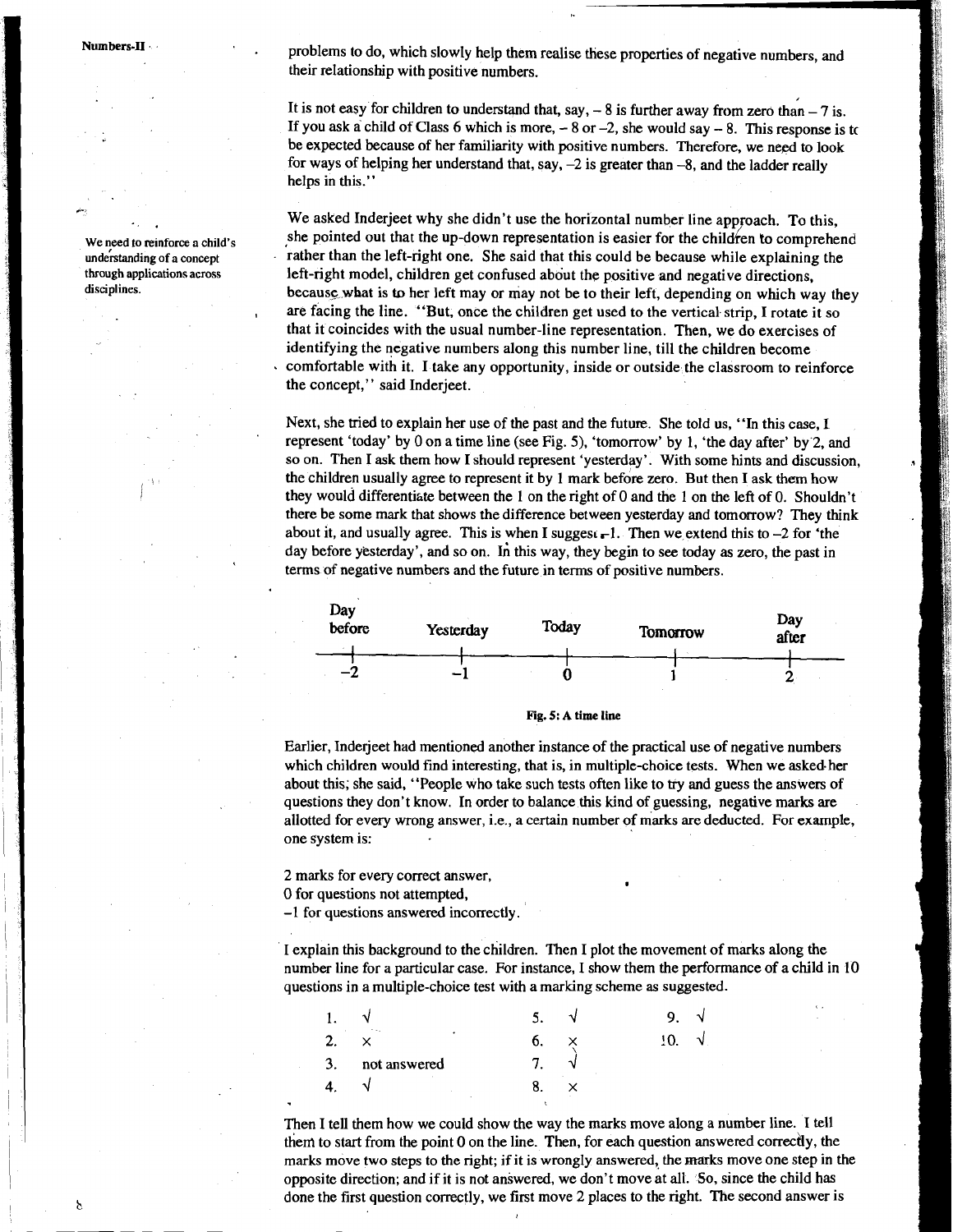**Negative Numbers** 

wrong, so we go back by one step, that is, to\l . The third question gives her **0** marks, so there is no change in the marks. From here on I leave it to them to carry on, asking them to clearly write at which point the child's marks are after the fourth answer, the fifth answer, and so on. At the same time, I ask them to mark the position of the child's marks on the line after each answer. They should be able to tell me where the child's marks ended up eventually."

This discussion with Inderjeet helped us to think about different ways of helping children understand negative numbers. All the methods she suggested had used the extended number line as a device for familiarising children with such numbers. Are there other ways of achieving the same teaching objective? You can think about this while doing the following exercise.

 $\frac{1}{2}$   $\times$   $\frac{1}{2}$ 

E2) From what has been discussed above, how would you introduce negative numbers with some context to children? (Give a new context from the ones presented above.)

Inderjeet, in Example 1, hadn't used any concrete objects for communicating the concept and properties of negative numbers to children. As you know, one of the best ways that children learn is through the use of activities built around such objects. Can we think of some such activities or games? Here are a few examples.

 $\bullet$  Take 10 soda bottle tops that are identical. These bottle tops can be placed downwards

(a) ) or upwards ( $\binom{2}{k}$ ). We attach the value +1 to the tops in the first

- .position, and -1 to those in the second position.. Now, the game is that each player throws these 10 tops in a single move after shaking them vigorously. After the tops land
- she removes all pairs like  $($
- 

remaining tops. If, say, 4 pairs are formed and 2 tops facing downwards are left, she gets  $+2$  points. If 3 pairs are formed and 4 tops are left facing upwards, then her points are  $-$ 4. The first player to get 10 points wins the game.

This game could be played by a few children, or could be turned into a group game. What is useful about this game is that the bottle top being downward-facing or upward-facing presents children with a concrete, though symbolic, representation of positive and negative numbers. It helps to reinforce the idea that, say,  $-5$  is that number which nullifies +5.

For this game each child has 12 small holes dug in the ground in two equal rows of 6 each, along with a bowl. 'In the beginning, the situation for each child is as given in Fig. 6, with one marble filling each hole, and an empty bowl. This is the zero situation. There is also a bank of marbles which all the children can draw from.



Now, a child, say Manju, throws the dice and picks up as many marbles from the bank as the number on the dice, and puts them in her bowl. For instance, if she-throwsa3, then she has 12 marbles in the holes, plus 3 marbles in the bowl. In this way, each player throws the dice once, picks up marbles and puts them in her bowl. After one round, . Manju has her second throw. This is the 'return' throw. Whatever number she throws, she has to put back that many marbles in the bank. For instance, if the dice shows 2, she picks out 2 marbles from the 3 in her bowl, and returns them to the bank. But what if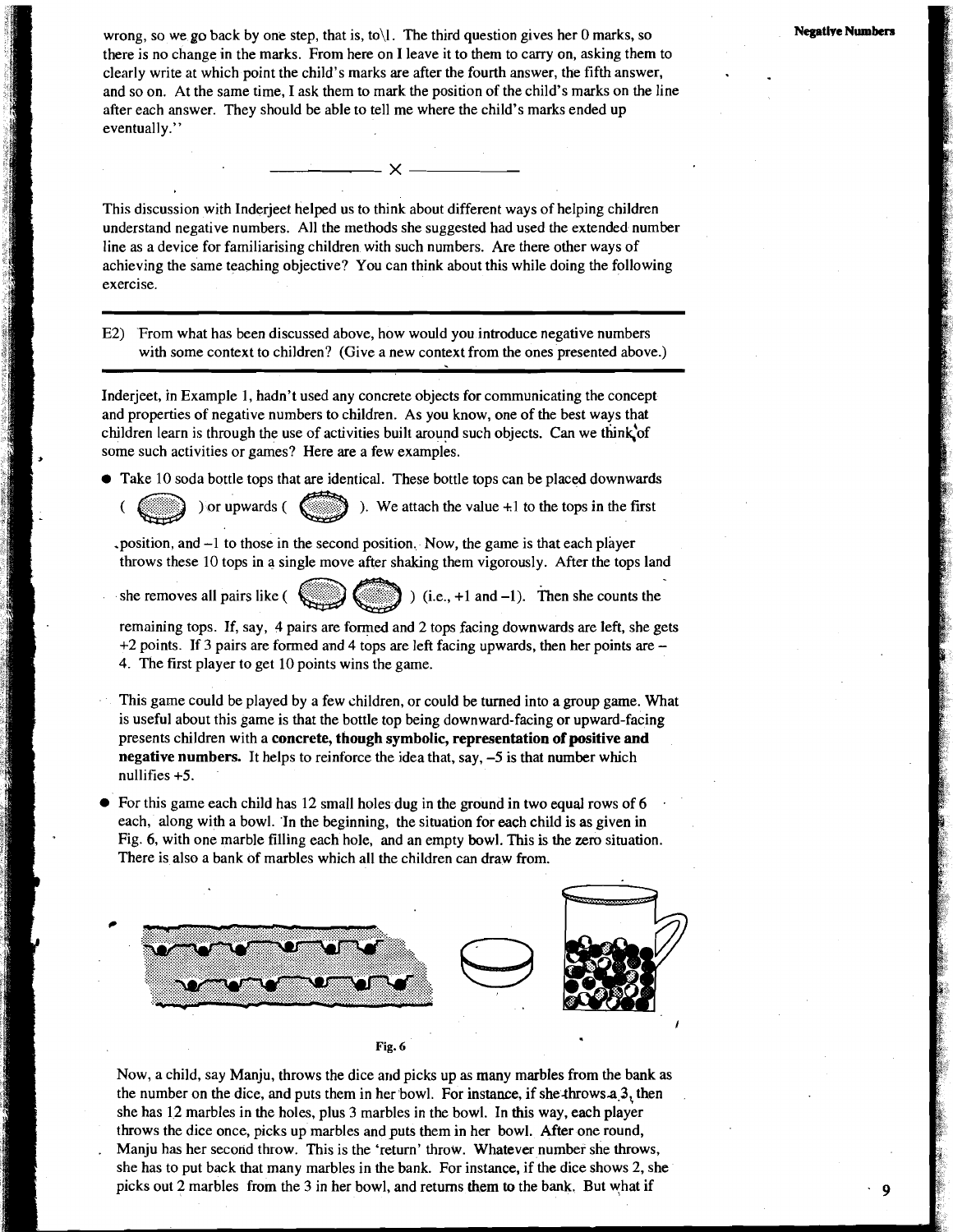Numbers-II

she throws a 5? To return 5, she has to take the 3 marbles in her bowl and 2 marbles from those that are filling the hoies (see Fig. 7).





Fig. 7: A concrete representation of -2.

She is, thus, 2 marbles short of the zero position, that is, she needs two marbles to reach zero. So she has got -2 marbles. The other children play this round similarly. The third round would again be a 'take from the bank' round, and so on.

Throughout the game, it is important that the children explain the points they have **got,** and why. For instance, Manju could say, "I have to give 5. So I give these *(the ones in the bowl* ) and **2** from here *(the holes).* Now *I* need 2 to fill the holes." This will help children to clarify the concepts involved and become familiar with the related language. The game can also be played in groups.

Another game is with a set of 51 cards, numbered from, say,  $-25$  to  $+25$ . Four children can play with one such pack. To play the game, one of them shuffles the. cards and deals out 10 cards each to all the players. The rest of the cards are placed  $\inf$  a pile, face down, in the centre. To win the game, a child must make sequences of length 3 or more like **-23, -22, -21,** or **-1, 0, l,2,** or **3,4 5,** with all the cards in her hand. Each time a child is allowed to draw a card from the central heap, and discard one, face up, as in 'rummy'.

Why don't you do these exercises now?

- E3) Which properties of negative numbers do children understand better through playing the games listed above?
- $E4$ What other dice games can you think of to help children practise dealing with negative numbers?

We have discussed some ways of helping children relate to negative numbers; Once they get used to such numbers, their problems don't end. They really feel at sea when they have to apply the operations on **signed numbers, that is, both positive and negative numbers.** Let us see how we can improve matters in this context.

#### **OPERATIONS ON SIGNED NUMBERS** 9.3

*answer, he said, "There are* **3** *minuses, minus minus plus, and one minus left. Then, 5* - *2 is*  **3.** *So the answer is* **-3."** 

Such errors are, unfortunately, very common. Actually, this is not surprising, considering the way we usually give the rules for applying the operations to children, without any explanation about why they work. Let us look at some strategies that may help to improve the situation. We will first look at some ways of communicating to children the rule for adding integers.

#### 9.3.1 **Addition**

Any addition involving whole numbers can be, very naturally, linked to concrete objects. But, while adding negative numbers, such natural contexts are not available. This is also the reason for children not being able to understand negative numbers, as you read in Sec. **9.2.** Can the solutions we suggested there work here too? Could we modify the activities suggested there to explain addition of integers to them? The following example may be of help in this matter.

**The set of integers consists of positive numbers, negative numbers**  and zero.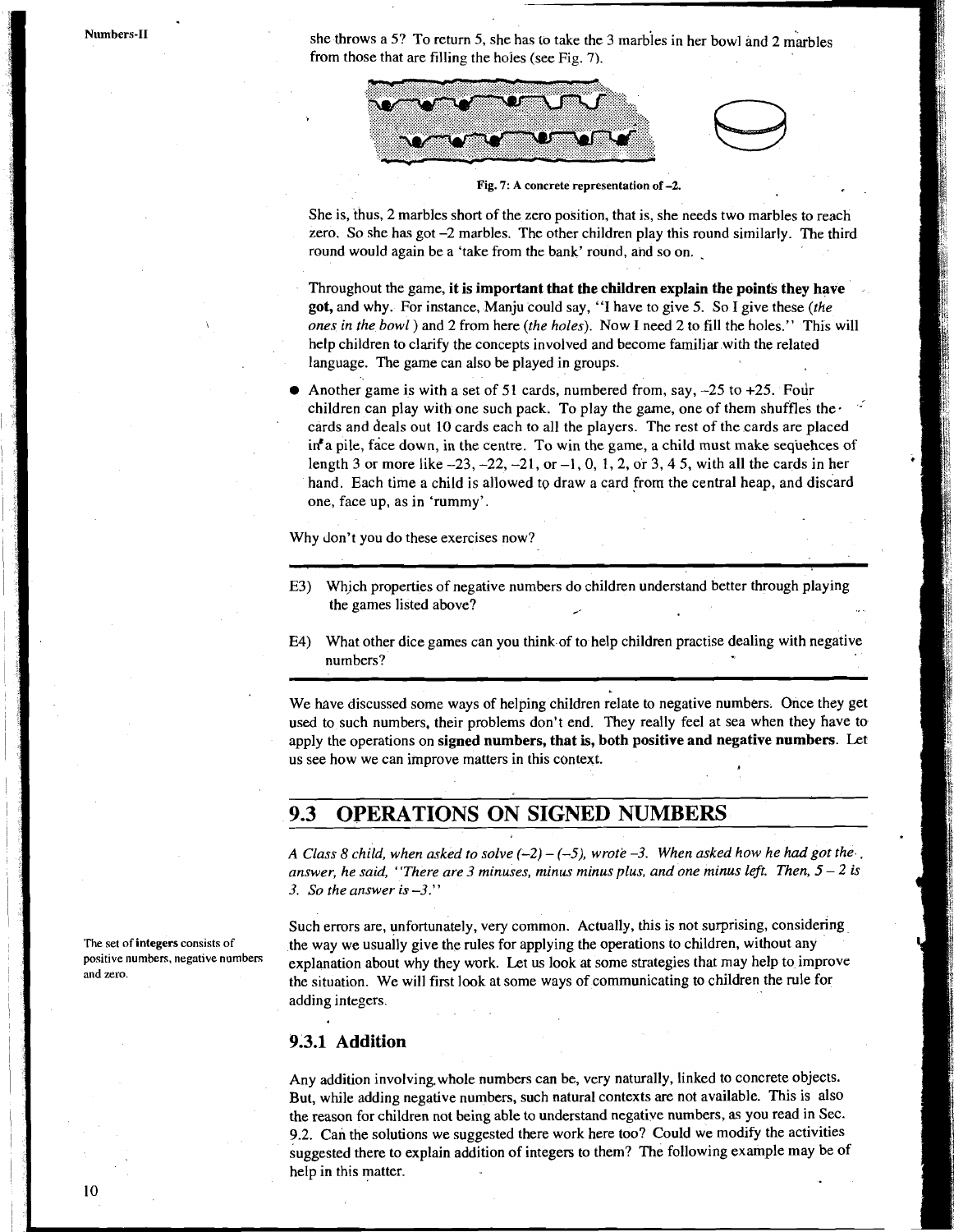#### $(+n) + (-n) = 0$  for any natural number n.

In the same way she helped him realise that  $(-n) + (+n) = 0$  for any natural number n.

Now, she decided to move to problems like  $(-3) + (-2)$ . He couldn't do it. She asked him to show -3 with the tops, which he did.

"Now show me  $-2$  with some other tops," she said, and he did.

"Good! Now combine them. What do you get?" He did so, and said 5.

"Are you sure? See which side the tops are facing," she reminded him.

"Oh! -5," he corrected himself.

\*

#

She asked him to write down what he had done, using mathematical symbols. With some help, he wrote  $(-3) + (-2) = -5$ .

She did some more examples of this kind, and asked him to simultaneously write down hi solutions. Then, by looking at the list

$$
(-3) + (-2) = -5
$$
  
\n
$$
(-1) + (-3) = -4
$$
  
\n
$$
(-2) + (-3) = -5
$$
  
\n
$$
\vdots
$$
  
\n
$$
\vdots
$$

and with some hints, he began to see a pattern. From this pattern he came out with the rule for adding two negative numbers, namely, "First I add just the numbers and then put the minus sign before it." She asked him to explain what he meant with an example. So Kutty showed her that, to get  $(-10) + (-5)$ , he would first add 10 and 5, get 15, and then put a minus sign before it to get the answer,  $-15$ .

Ih this way, he had himself come to the rule, which we can algebraically write as  $(-\mathbf{m}) + (-\mathbf{n}) = -(\mathbf{m} + \mathbf{n})$ , where m and n are any positive numbers.

A couple of days later, Kutty's mother repeated this activity with him. And then, she asked him to add negative numbers without using the bottle tops, which he did.

Now she decided to bring in the number line, a device which his class teacher had used for introducing negative numbers. She modified it to a number strip (see Fig. **8),** with integers from -50 to +50 written on it. Since Kutty had grown comfortable with the "bottle tops" representation of positive and negative integers, she tried to relate it to the numbers on the strip.



#### **Fig. 8: A number strip**

For this she gave him a button. Then she explained that if he had 3 downward-facing tops, that is, +3, he should place the button on 3 in the strip, i.e., move 3 steps right from 0. And then, if he was given 4 more such tops, how many would he have? "So, where would you place the button?" "On 7," he said. "So, you will move 4 steps more to the right on the strip, won't you?"

She, similarly, helped him relate  $(-2) + (-3)$  to moving 3 steps leftwards from -2, and therefore, reaching -5. Through a few more examples of this kind, she drew his attention to , **Negative Numbers**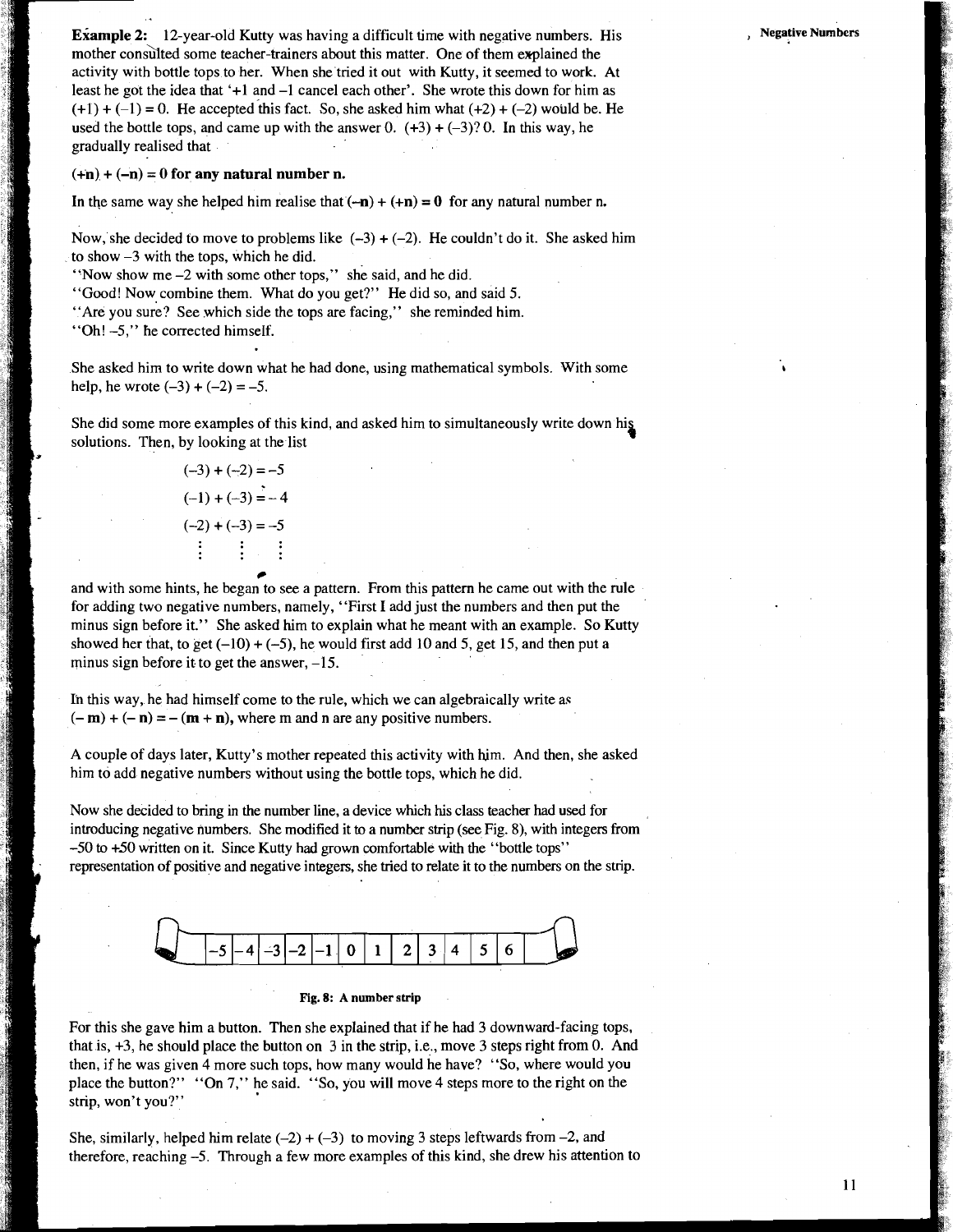Numbers-II

the fact that when he added positive numbers, he moved rightwards, and when he added negative numbers be moved leftwards.

"Now use the strip and tell me what  $2 + (-2)$  is," his mother said. He knew that the first 2 meant that he needed to first move his button two steps to the right from zero. So he did that Then he hesitated. His mother said, "Without using the strip tell me what  $2 + (-2)$  is." Without any hesitation he said 0. "Good! So, how will you get to **0** from where you are now on the number strip?" "By moving back 2 steps," he said. "Yes, isn't that what -2 is? For -2 you have to move 2 steps to the left, remember?" In this way, she gradually helped him understand that, for **i**nstance,  $2 + (-3) = -1$ , and so on.

Kutty's mother would repeat the activity with him off and on over a period of time, till she felt that he had learnt how to add any two signed numbers.

 $- \times$ .

Here are some exercises for you now.

- E5) Evolve an activity using the outer cover and inner box of matchboxes for helping children learn how to add a positive number and a negative number.
- **~b)** Create a game through which children can practise adding signed numbers. What properties of signed numbers would they learn by playing this game? **Try** it with some 11-year-olds, and see whether your teaching objective is achieved.

*t* 

Let us now look at ways of helping children understand a related operation.

#### **9.3.2 Subtraction**

The other day I heard a teacher speaking at a workshop meant for gathering common errors that children make. Regarding subtraction of negative numbers, she found that children commonly made the following kinds of mistakes:

> $19 - (-11) = 8$ ,  $19 - (-11) = -8$  $-19 - 11 = 30$ ,  $-11 - (-19) = -8$

Why do children commit such errors? We can say that, for instance, the first kind of error is committed because the child has ignored the sign in front of the negative number. Thus, she has treated the question as one of subtracting counting numbers. But the overriding reason is that the child has not understood'the process of subtracting signed numbers. This is what needs to be remedied. How can we do this?

Let us first see what the different steps are in learning to subtract signed numbers. They are

- i) subtraction of a counting number (for example,  $4 10$ ,  $10 4$  or  $-10 4$ ),
- ii)  $-(-n) = n$ , where n is any positive number (for example,  $-(-5) = 5$ ),
- iii) subtracting a negative number (for example,  $5 (-6)$  or  $-5 (-6)$ ).

What activities could we create for communicating each of these steps to children? Well, they could be helped to grasp the first stage using the number line, which they would have got used to by now. If they understand that, for instance, subtracting 4 implies moving leftwards 4 steps from wherever one is on the line at that moment, they would be able to understand how the first kind of subtraction works.

Let us now see some ways of helping them grasp the other steps given above. For this, you may find Mary's strategy interesting.

Example 3: Mary has been teaching middle-school level mathematics for some years. During this period she has tried out several methods for communicating the "difficult"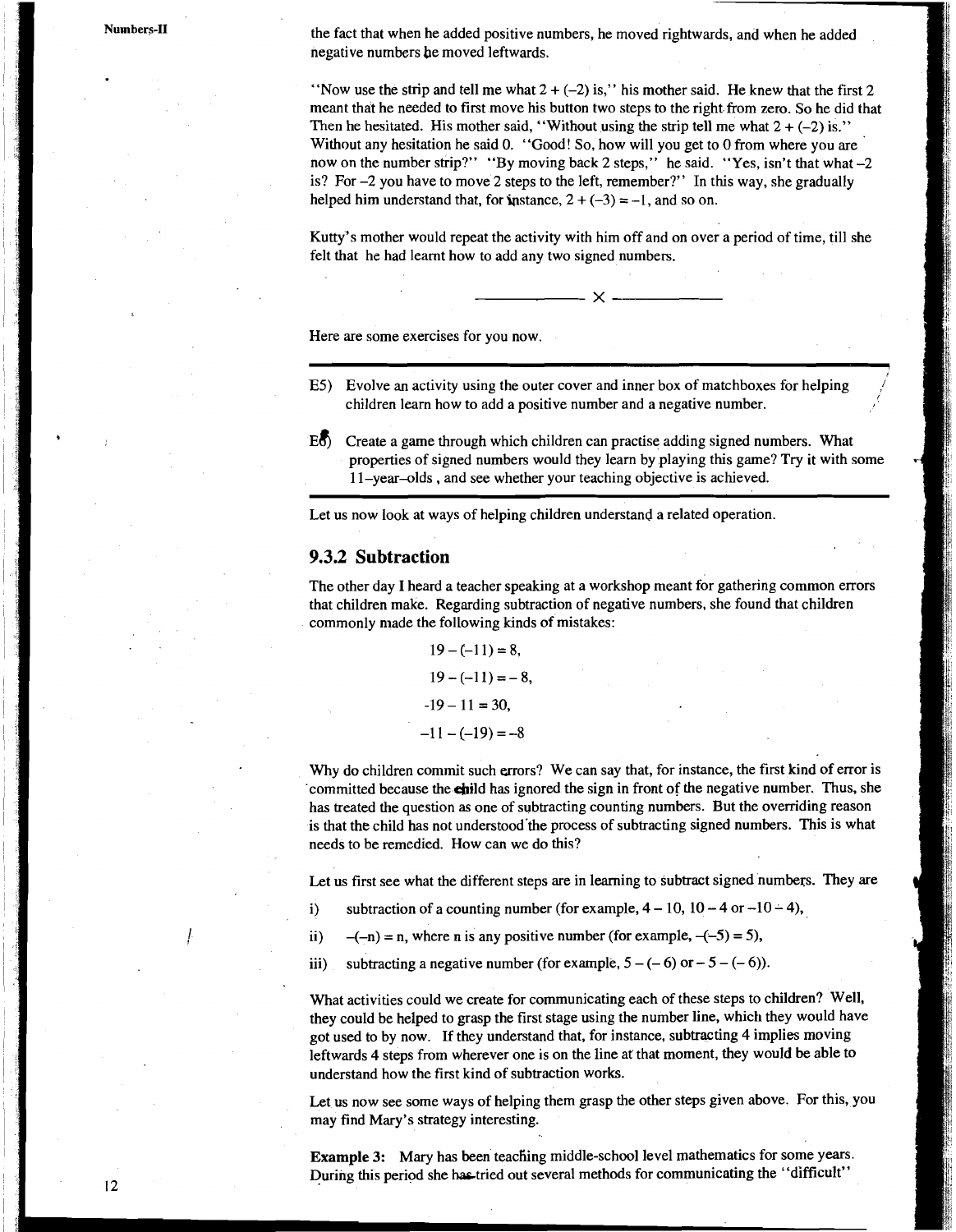topics to children. Her method for teaching them negative numbers seems to work, as most of the children she teaches feel quite comfortable with such numbers and operations on them.

Mary's strategy is something like that of Kutty's mother (in Example 2). She starts with concrete representations. And then, after a certain stage, she uses the number linelstrip to help them understand new concepts or processes related to numbers. For instance, to help children understand that  $-(-n) = n$ , she uses the up-down model (see Fig. 4). She asks them what the opposite of, say, 4 up is. They reply,

"4 down."

"And of 4 down?"

, "4up."

 $\mathbb{Z}^{\mathbb{Z}}$ 

"So, if we write 4 for '4 up' and  $-4$  for '4 down', what is the opposite of 4?" she asks. The children usually say  $-4$ .

Now she asks them the opposite of several positive numbers, writing them down in a column as they tell her:

Opposite of  $10$  is  $-10$ 

Opposite of  $3$  is  $-3$ 

Opposite of  $5$  is  $-5$ , and so on.

From this list she asks them to conclude the rule for getting the 'opposite' of a number. After a bit of discussion, they usually conclude that, to get the opposite of a number, one places a minus sign before it.

Now, she helps them extend this rule to negative numbers — "So, what will the opposite of -5 be?" Again there is some discussion in the class, and then the children come to the consensus that the opposite of  $-5$  is  $-(-5)$ . She writes this down on the blackboard. Now, she reminds them, " $-5$  is '5 down'. So, what will its opposite be?" They say '5 up'. "We also write that as 5, don't we?" she asks. In this way, with more examples, they realise, and accept, that  $-(-5) = 5$ ,  $-(-2) = 2$ , and so on.

Now, she uses this fact to help children understand what happens when we subtract negative numbers. She asks them, "Since  $-(-5) = 5$ , what is  $7 - (-5)$ " She finds that they usually see the link and come out with the answer, 12.

In the same way, the children learn to solve, say,  $-5-(-7)$ , using what they have learnt earlier, namely,  $-(-n) = n$ .

At each stage, Mary gives the children several examples and exercises to do on their own. She finds that, with enough practice, the children don't need to take recourse to the number line. They absorb the general rule for subtraction, and apply the operation easily.

 $\mathsf{x}$ 

Now, you can think of other methods while doing the following exercise.

 $E7$ ) Evolve a method, using the time line (Fig. 5) to teach children subtraction of signed numbers. What are the stages in which you would unfold the rule to them?

Once children learn to add and subtract signed numbers, they still have difficulty with multiplication and division. We shall not discuss these operations here. We hope that you will be able to devise activities and exercises to help children learn these operations too.

Let us now summarise the points that we have discussed in this unit.

### **9.4 SUMMARY**

In this unit we have covered the following issues:

1) some reasons for children finding it difficult to understand what a negative number is.

2) ways of communicating the meaning and properties of negative numbers to children through activities involving concrete and iconic representation of signed numbers.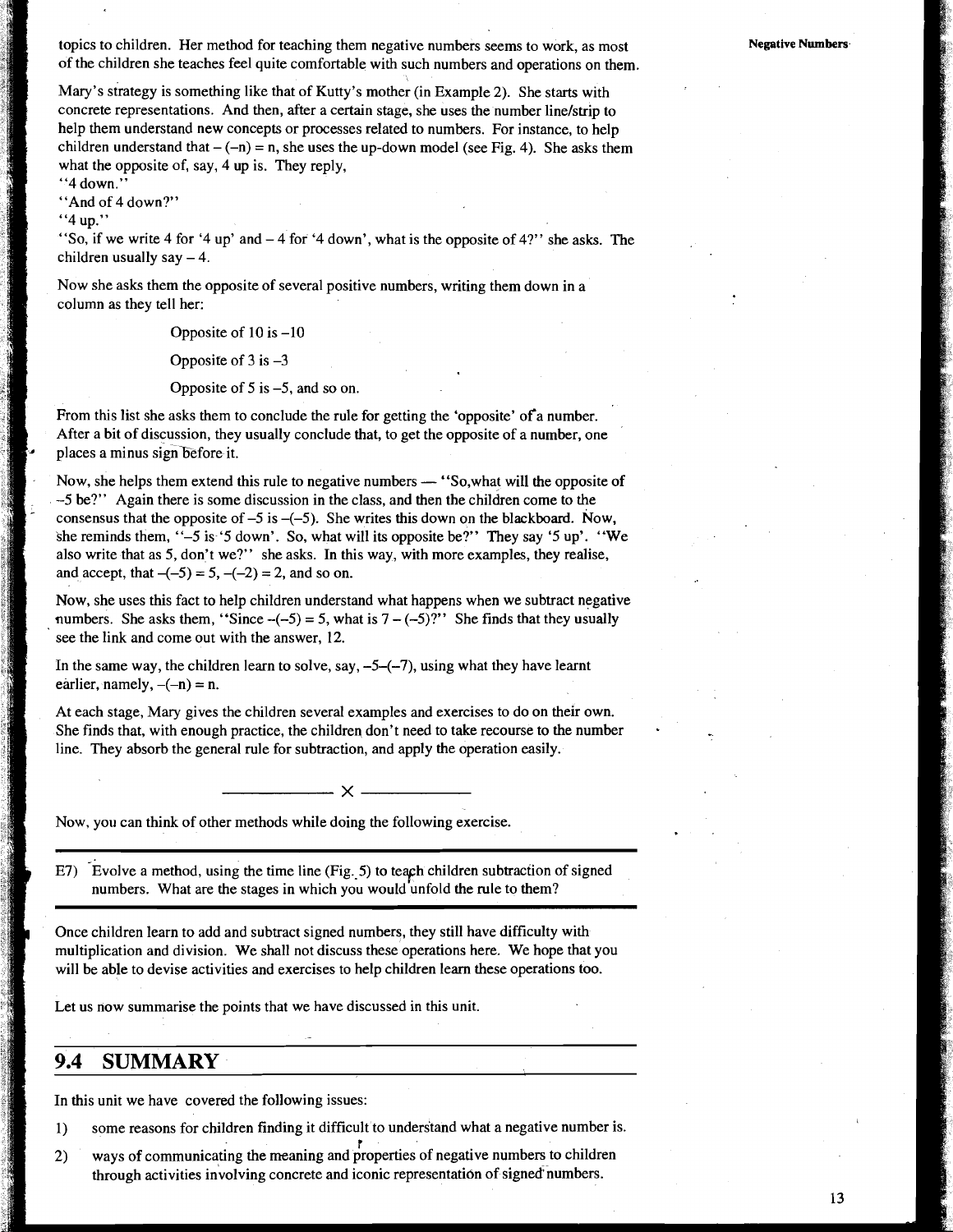## **9.5 COMMENTS ON EXERCISES**

E2) Another context with which children of Class 6 are familiar is the measurement of temperature. In their Science classes, children learn that  $0^{\circ}$ C is the melting point of ice. Via the **TV,** radio or newspapers many of them hear that extremely cold places have temperatures like  $2^{\circ}$  below zero, or  $-2^{\circ}$ . We can tell them how the temperature keeps falling further and further below zero as the place gets colder. So 15' below zero (or  $-15^{\circ}$ ) is colder than  $-10^{\circ}$ , and so on. We can show this on a temperature line (see Fig. 9). To the left of 0 are the temperatures below zero, and to its right are temperatures above zero. The points are written on the line after discussions with the children, and some guidance from the adult. This helps them to see that **as the**  number becomes larger below zero, we move further away from zero. Once children get used to this idea, through discussions and examples, we could help them realise that as we move towards the right along the line, the temperatures are increasing. After some practice, we could ask them to look at the line and say which is greater,  $-15$  or  $-5$ . They can usually answer this. Fine arter discussions<br>s them to see that **as therefore**<br>the state of the second hereon contracts are<br>look at the line and say<br>Above zero





Of course, this should not be a one-time activity. We need to keep coming back to this number line and asking them such questions whenever we get an opportunity, even in the Science or sports periods.

- E3) For instance, that  $-10$  is further away from 0 than  $-2$  is, and that moving, say  $+2$  from -10, is a movement towards zero.
- E4) Take 2 dice one the usual, and one with three  $+$  and three  $-$  signs marked on it, as in Fig.10. In each throw the child has to see what she has obtained on the two dice. If the usual dice shows 4 and the other dice shows  $+$ , she has  $+4$ . If the other dice shows  $-$ , she has  $-4$ . Accordingly she moves 4 places rightwards or leftwards on the number strip (see Fig. 8). Each time a child moves, encourage her to express what she is doing Fig. 10:A 'plus-minus' dice. and why. This activity can be turned into an individual game or a group game.<br>E5) Let the outside covers denote +1 each, and inner box -1 each. Then, 1 inner box and 1
	- outer cover cancel each other out, that is, a complete (empty) matchbox denotes **0.** So, for example, if a child wants to add 3 and -5, she would first take 3 outside covers and 5 inner boxes. Then cancel as many out as possible, i.e., 3 pairs. She's left with 2 inner boxes, i.e.,  $-2$ . So,  $3 + (-5) = -2$ .

This sum should be solved several times, using different objects, like the number line, pens and their tops, etc. This will help her absorb the fact that  $3 + (-5) = -2$ .

These experiences can gradually be reduced to using only the number line, till the rule is absorbed by the child.

E6) This game is similar to 'snakes and laddes'. Two players (or 2 groups) may take part in the game. Each one has a differently coloured button (or plastic counter) with her. They keep their buttons at the 0 position on the number strip like the one in Fig.8. To start with, Player A shakes the vessel of tokens thoroughly, closes her eyes and takes out a token. Suppose she gets a token with +8 written on it, she can move her red button along the strip to the right to the cell  $+8$ . Then it is B's turn. B shakes the vessel and takes out  $-5$  (say). She has to move her green button leftwards to the  $-5$  cell. Then A's turn comes again. Each time one may change the position of her button as follows:

if the token shows a positive number, move as many cells rightwards.